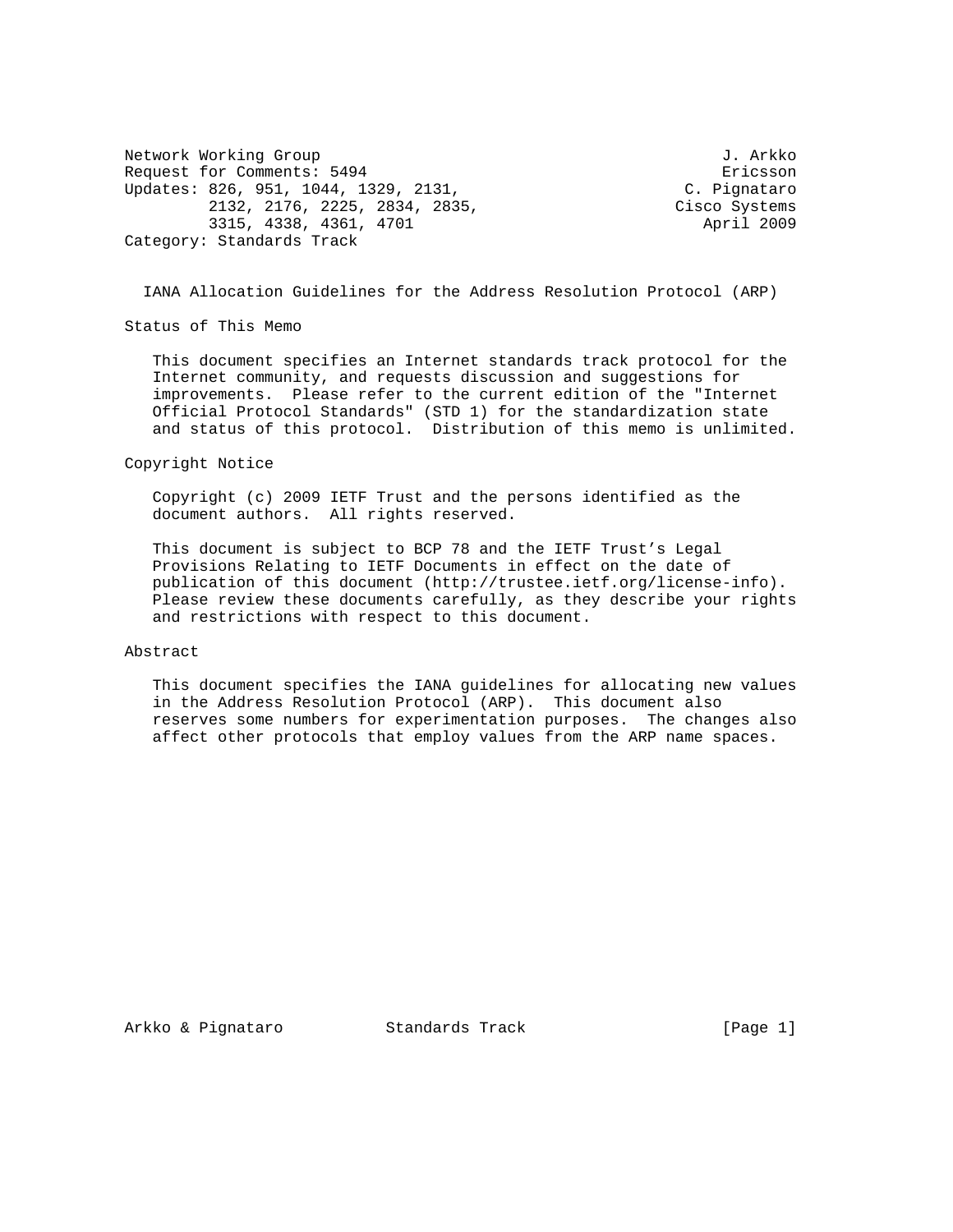## 1. Introduction

 This document specifies the IANA guidelines [RFC5226] for allocating new values for various fields in the Address Resolution Protocol (ARP) [RFC0826]. The change is also applicable to extensions of ARP that use the same message format, such as [RFC0903], [RFC1931], and [RFC2390].

 The change also affects other protocols that employ values from the ARP name spaces. For instance, the ARP hardware address type (ar\$hrd) number space is also used in the "htype" (hardware address type) fields in the Bootstrap Protocol (BOOTP) [RFC0951] and Dynamic Host Configuration Protocol (DHCP) [RFC2131], as well as in the "hardware type" field in the DHCP Unique Identifiers in DHCPv6 [RFC3315]. These protocols are therefore affected by the update in the IANA rules. Other affected specifications include the specialized address resolution mechanisms in:

- o HYPERchannel [RFC1044]
- o DHCP options [RFC2132] [RFC4361]
- o ATM (Asynchronous Transfer Mode) ARP [RFC2225]
- o HARP (High-Performance Parallel Interface ARP) [RFC2834] [RFC2835]
- o Dual MAC (Media Access Control) FDDI (Fiber Distributed Data Interface) ARP [RFC1329]
- o MAPOS (Multiple Access Protocol over Synchronous Optical Network/ Synchronous Digital Hierarchy) ARP [RFC2176]
- o FC (Fibre Channel) ARP [RFC4338]
- o DNS DHCID Resource Record [RFC4701]

 The IANA guidelines are given in Section 2. Previously, no IANA guidance existed for such allocations. The purpose of this document is to allow IANA to manage number assignments based on these guidelines in a consistent manner.

 This document also reserves some numbers for experimentation purposes. These numbers are given in Section 3.

Arkko & Pignataro Standards Track (Page 2)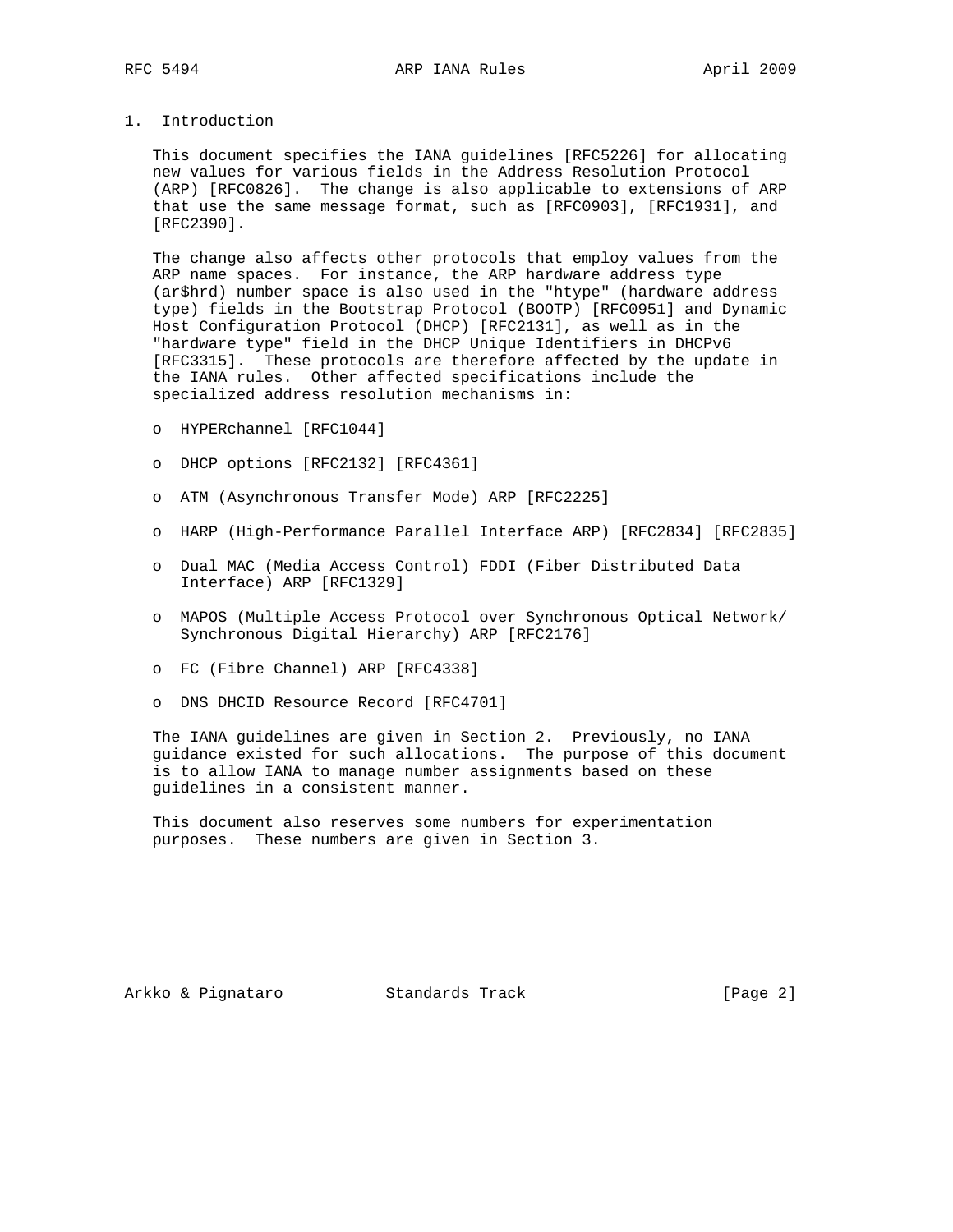## 2. IANA Considerations

The following rules apply to the fields of ARP:

ar\$hrd (16 bits) Hardware address space

 Requests for ar\$hrd values below 256 or for a batch of more than one new value are made through Expert Review [RFC5226].

 Note that certain protocols, such as BOOTP and DHCPv4, employ these values within an 8-bit field. The expert should determine that a need to allocate the new values exists and that the existing values are insufficient to represent the new hardware address types. The expert should also determine the applicability of the request and assign values higher than 255 for requests that do not apply to BOOTP/DHCPv4. Similarly, the expert should assign 1-octet values for requests that apply to BOOTP/DHCPv4, as for example the "IPsec tunnel" with value 31 [RFC3456]. Conversely, ARP-only uses, without a foreseeable reason to use the same value in BOOTP/DHCPv4, should favor 2-octet values.

 Requests for individual new ar\$hrd values that do not specify a value, or where the requested value is greater than 255, are made through First Come First Served [RFC5226]. The assignment will always result in a 2-octet value.

ar\$pro (16 bits) Protocol address space

 These numbers share the Ethertype space. The Ethertype space is administered as described in [RFC5342].

ar\$op (16 bits) Opcode

 Requests for new ar\$op values are made through IETF Review or IESG Approval [RFC5226].

3. Allocations Defined in This Document

 When testing new protocol extension ideas, it is often necessary to use an actual constant in order to use the new function, even when testing in a closed environment. This document reserves the following numbers for experimentation purposes in ARP:

 o Two new ar\$hrd values are allocated for experimental purposes: HW\_EXP1 (36) and HW\_EXP2 (256). Note that these two new values were purposely chosen so that one would be below 256 and the other would be above 255, and so that there would be different values in the least and most significant octets.

Arkko & Pignataro Standards Track [Page 3]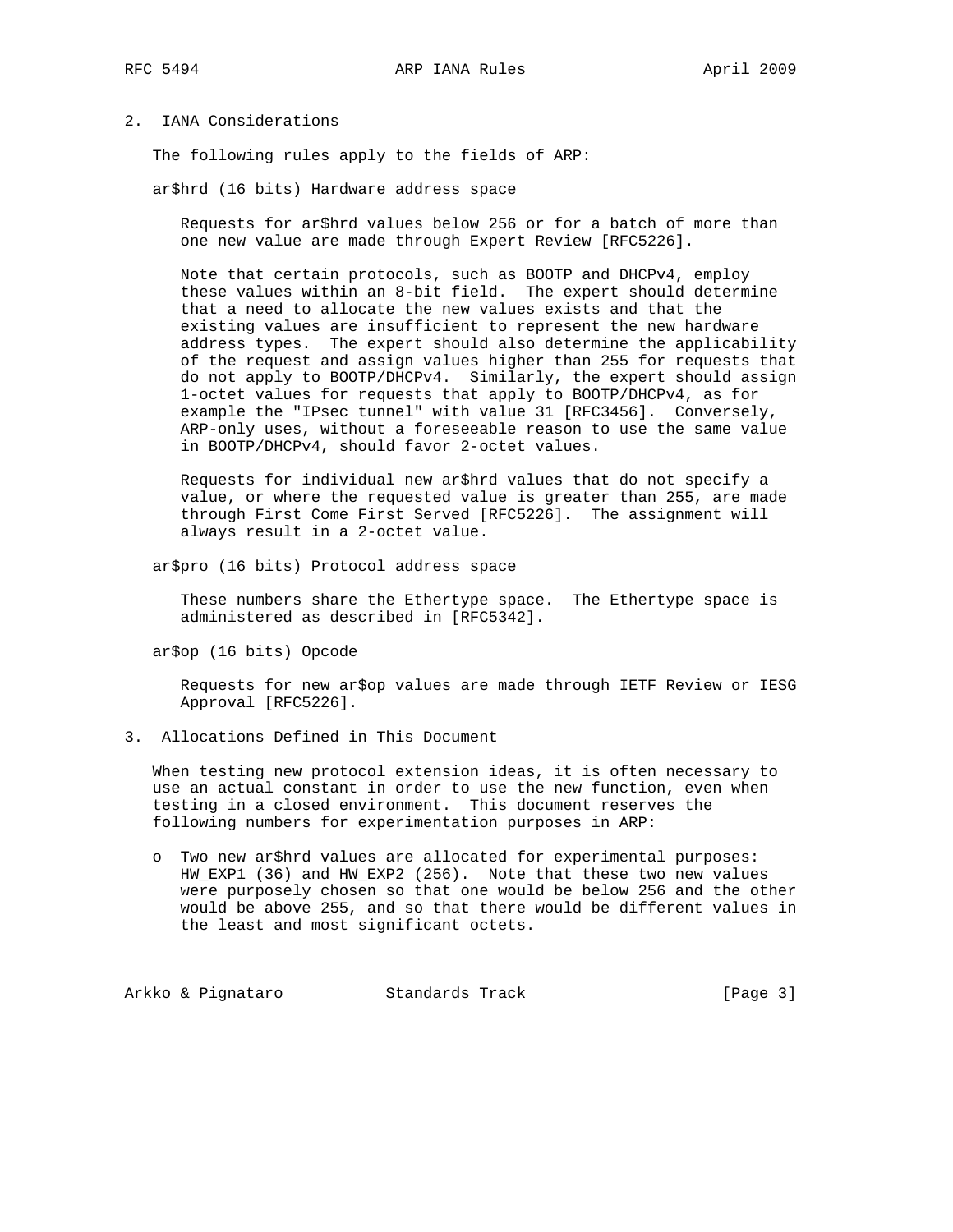- - o Two new values for the ar\$op are allocated for experimental purposes: OP\_EXP1 (24) and OP\_EXP2 (25).

 Note that Appendix B.2 of [RFC5342] lists two Ethertypes that can be used for experimental purposes.

 In addition, for both ar\$hrd and ar\$op, the values 0 and 65535 are marked as reserved. This means that they are not available for allocation.

4. Security Considerations

 This specification does not change the security properties of the affected protocols.

 However, a few words are necessary about the use of the experimental code points defined in Section 3. Potentially harmful side effects from the use of the experimental values need to be carefully evaluated before deploying any experiment across networks that the owner of the experiment does not entirely control. Guidance given in [RFC3692] about the use of experimental values needs to be followed.

5. Acknowledgments

 The lack of any current rules has come up as new values were requested from IANA, who contacted the IESG for advice. The author would like to thank Michelle Cotton in particular for bringing up this issue. The author would also like to thank Brian Carpenter, Thomas Narten, Scott Bradner, Donald Eastlake, Andrew G. Malis, Brian Haberman, Robert Sparks, Larry Zhu, and Dave Thaler for feedback.

- 6. References
- 6.1. Normative References
	- [RFC0826] Plummer, D., "Ethernet Address Resolution Protocol: Or converting network protocol addresses to 48.bit Ethernet address for transmission on Ethernet hardware", STD 37, RFC 826, November 1982.
	- [RFC0951] Croft, B. and J. Gilmore, "Bootstrap Protocol", RFC 951, September 1985.
	- [RFC1044] Hardwick, K. and J. Lekashman, "Internet Protocol on Network System's HYPERchannel: Protocol specification", STD 45, RFC 1044, February 1988.

Arkko & Pignataro Standards Track (Page 4)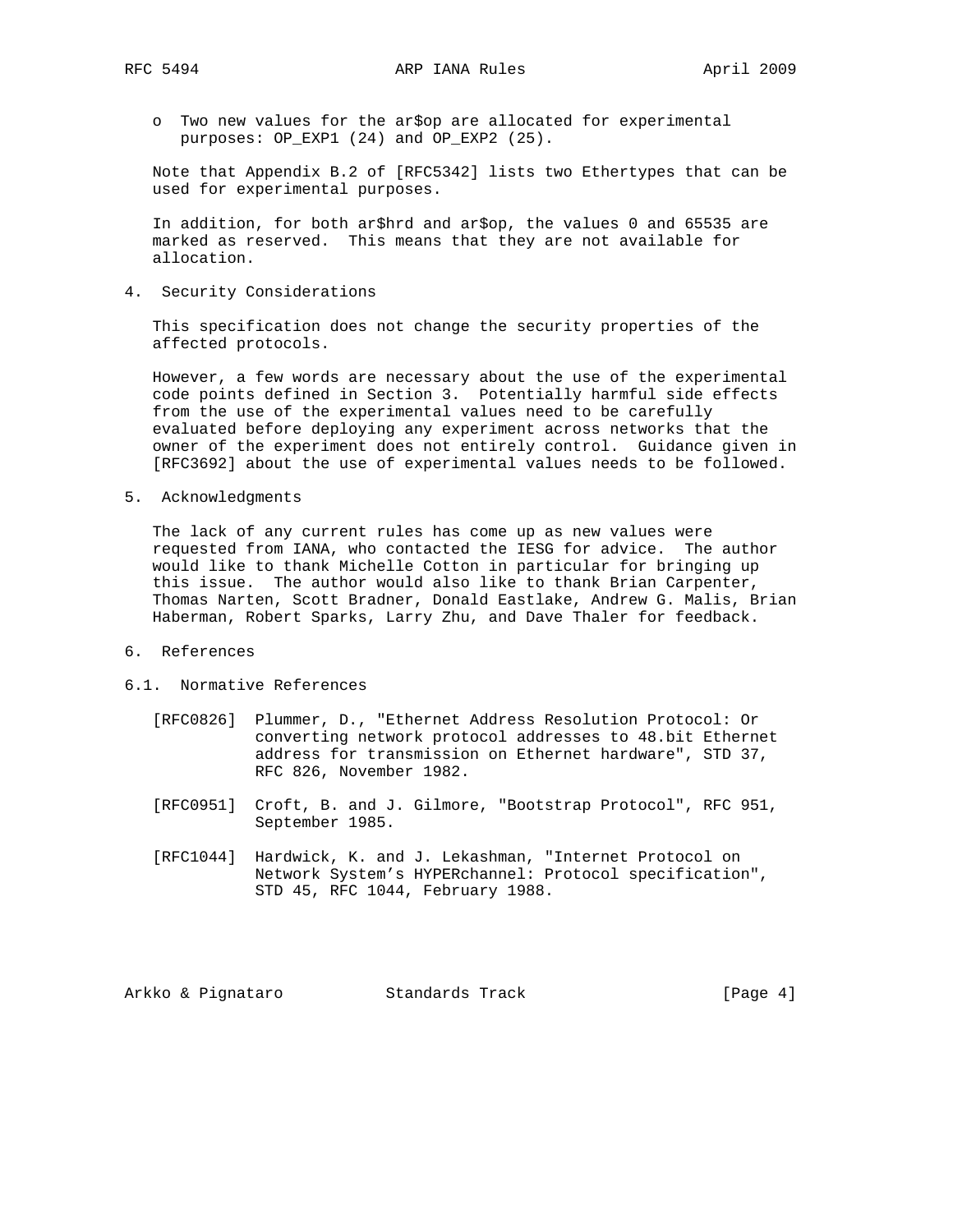- [RFC1329] Kuehn, P., "Thoughts on Address Resolution for Dual MAC FDDI Networks", RFC 1329, May 1992.
- [RFC2131] Droms, R., "Dynamic Host Configuration Protocol", RFC 2131, March 1997.
- [RFC2132] Alexander, S. and R. Droms, "DHCP Options and BOOTP Vendor Extensions", RFC 2132, March 1997.
- [RFC2176] Murakami, K. and M. Maruyama, "IPv4 over MAPOS Version 1", RFC 2176, June 1997.
- [RFC2225] Laubach, M. and J. Halpern, "Classical IP and ARP over ATM", RFC 2225, April 1998.
- [RFC2834] Pittet, J., "ARP and IP Broadcast over HIPPI-800", RFC 2834, May 2000.
- [RFC2835] Pittet, J., "IP and ARP over HIPPI-6400 (GSN)", RFC 2835, May 2000.
- [RFC3315] Droms, R., Bound, J., Volz, B., Lemon, T., Perkins, C., and M. Carney, "Dynamic Host Configuration Protocol for IPv6 (DHCPv6)", RFC 3315, July 2003.
- [RFC3692] Narten, T., "Assigning Experimental and Testing Numbers Considered Useful", BCP 82, RFC 3692, January 2004.
- [RFC4338] DeSanti, C., Carlson, C., and R. Nixon, "Transmission of IPv6, IPv4, and Address Resolution Protocol (ARP) Packets over Fibre Channel", RFC 4338, January 2006.
- [RFC4361] Lemon, T. and B. Sommerfeld, "Node-specific Client Identifiers for Dynamic Host Configuration Protocol Version Four (DHCPv4)", RFC 4361, February 2006.
- [RFC4701] Stapp, M., Lemon, T., and A. Gustafsson, "A DNS Resource Record (RR) for Encoding Dynamic Host Configuration Protocol (DHCP) Information (DHCID RR)", RFC 4701, October 2006.
- [RFC5226] Narten, T. and H. Alvestrand, "Guidelines for Writing an IANA Considerations Section in RFCs", BCP 26, RFC 5226, May 2008.
- [RFC5342] Eastlake. , D., "IANA Considerations and IETF Protocol Usage for IEEE 802 Parameters", BCP 141, RFC 5342, September 2008.

Arkko & Pignataro Standards Track (Page 5)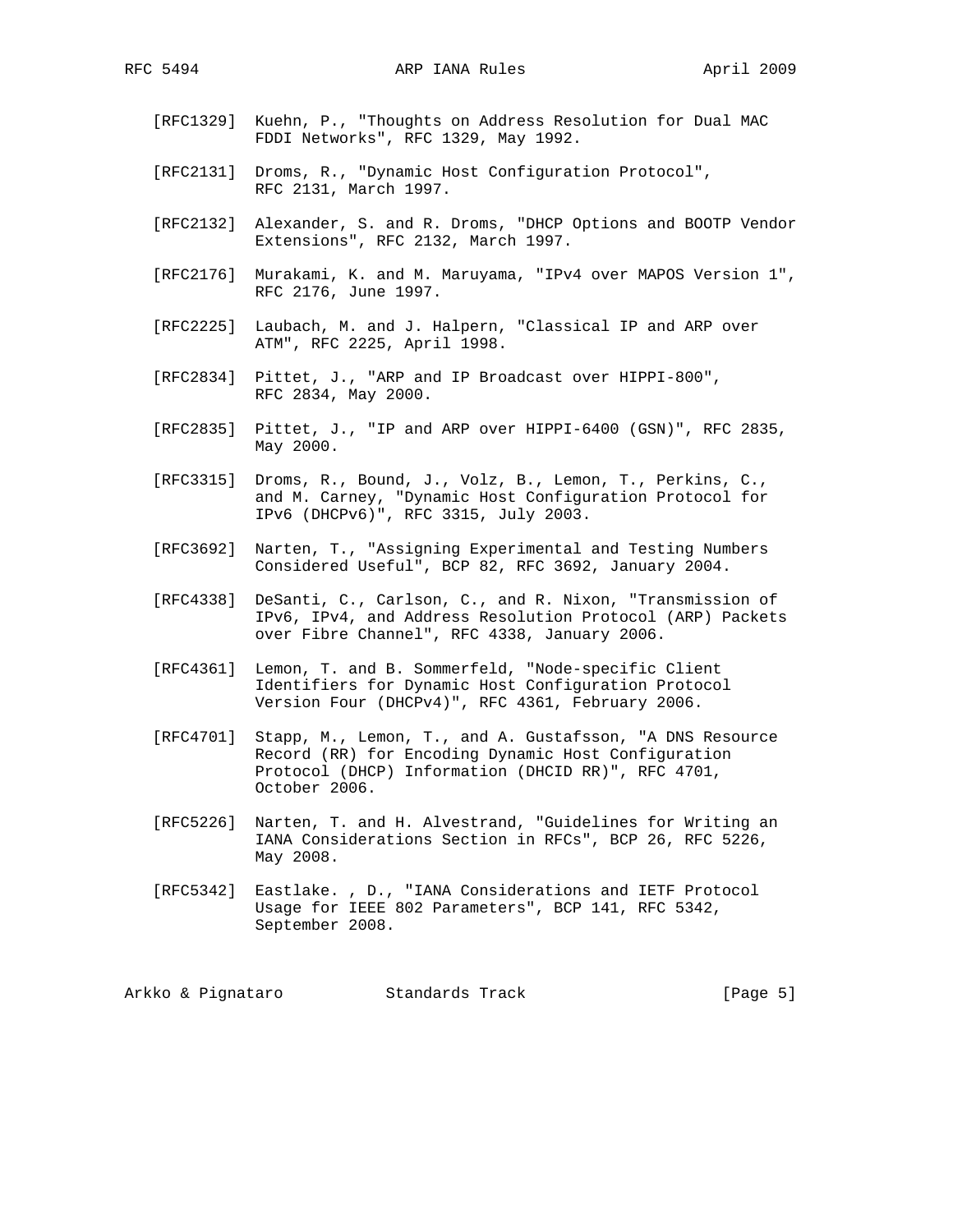- 6.2. Informative References
	- [RFC0903] Finlayson, R., Mann, T., Mogul, J., and M. Theimer, "Reverse Address Resolution Protocol", STD 38, RFC 903, June 1984.
	- [RFC1931] Brownell, D., "Dynamic RARP Extensions for Automatic Network Address Acquisition", RFC 1931, April 1996.
	- [RFC2390] Bradley, T., Brown, C., and A. Malis, "Inverse Address Resolution Protocol", RFC 2390, September 1998.
	- [RFC3456] Patel, B., Aboba, B., Kelly, S., and V. Gupta, "Dynamic Host Configuration Protocol (DHCPv4) Configuration of IPsec Tunnel Mode", RFC 3456, January 2003.